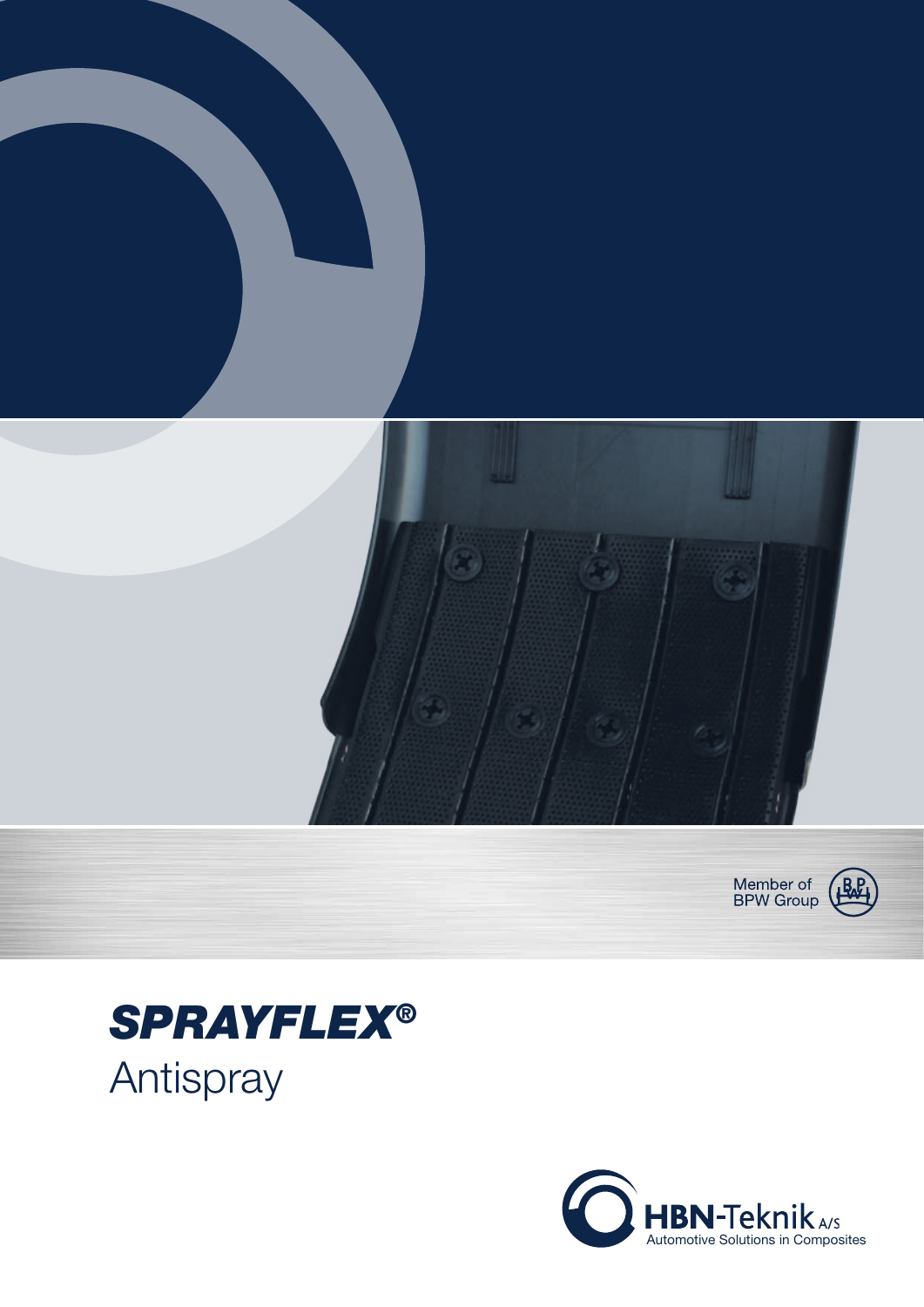#### *SPRAYFLEX®*

EU type approved  $\dot{\bullet}$  Reduces water spray by as much as 77% **o** Safety  $\dot{\bullet}$  Easy assembly  $\dot{\mathbf{o}}$  Self-cleaning for snow  $\dot{\bullet}$  Long life  $\dot{\mathbf{O}}$  Impact resistant even at extreme temperatures **O** Flexible summer and winter



#### *CUPFLEX®*

**O** The SPRAYFLEX® antispray is mounted on the mudwing with a strong bolt and nut  $\frac{1}{2}$  composite solution named CUPFLEX® **O** Long life

**SPRAYFLEX® is approved in the EU according to directive no. 91-226-001. In the EU according to directive no. 91-226-001. In the EU according to directive no. 91-226-001. In the EU according to directive no. 91-226-001. In** 

 $\vdots$  of the directive directive directive directive different must be led to the ground. The grounder  $\bullet$  impact resistant even at extreme temperatures



impact resistant materials.

*SPRAYFLEX®* has been tested from 77% up to 90%.

# FOR A SAFER TRAFFIC<br>
FOR A SAFER TRAFFIC<br>
SPRAYFLEX®

SPRAYFLEX<sup>®</sup> is the registered trademark of our antispray, which is patented and registered in Europe.

 $\bullet \bullet \bullet$ 



SPRAYFLEX<sup>®</sup> complies with EU-directive No. 91/226. This regulation prescribes that commercial vehicles above 7.5 tons should be fitted with EU type approved spray suppression equipment to limit hazardous spray mist. In order to achieve EU type approval at least 70% of spray must be caught by the mudflap system and returned to the road surface as water droplets.

impact resistant materials.

SPRAYFLEX<sup>®</sup> reduces water spray by up to 77%, exceeding EU requirements - including the special requirements of the Belgian authorities BS AU 200/2a.

SPRAYFLEX<sup>®</sup> is manufactured, using special materials, to maintain constant rigidity in all conditions. This ensures that wind deflection is restricted below the prescribed 100 mm limit. Within the SPRAYFLEX<sup>®</sup> product range there is a sprayflap to suit any vehicle.

*SPRAYFLEX®* has been tested from 77% up to 90%.





SPRAYFLEX<sup>®</sup> is the most widely used antispray by Europe's leading truck and trailer manufacturers. With it's renowned strength and durability, the last 10 years has seen SPRAYFLEX® become the OE market's first choice.

## Advantages

#### **O** IN STRENGTH

**The SPRAYFLEX<sup>®</sup>, in common with ISTOFLEX<sup>®</sup> and <b>CUPFI** GREENFLEX<sup>®</sup> mudwings, is manufactured of materials which can be recycled.

#### In assembly

SPRAYFLEX<sup>®</sup> is easy to fit. Whether standard or customised to meet manufacturers' production systems, SPRAYFLEX<sup>®</sup> can be perfectly adapted to fit any vehicle. Being the ideal partner for ISTOFLEX® and GREENFLEX<sup>®</sup> mudwings, SPRAYFLEX<sup>®</sup> is available with optional pre-drilled installation holes and logos.

#### $\ddot{\mathbf{O}}$ **IN SERVICE**

In severe conditions many types of antispray clog with a loading up to 50 kg - resulting in damage to mudwings and support brackets. SPRAYFLEX<sup>®</sup> - with it's unique self cleaning design, avoids the build up of snow, ice and mud to give continuous service, even in the harshest weather.

#### in the future